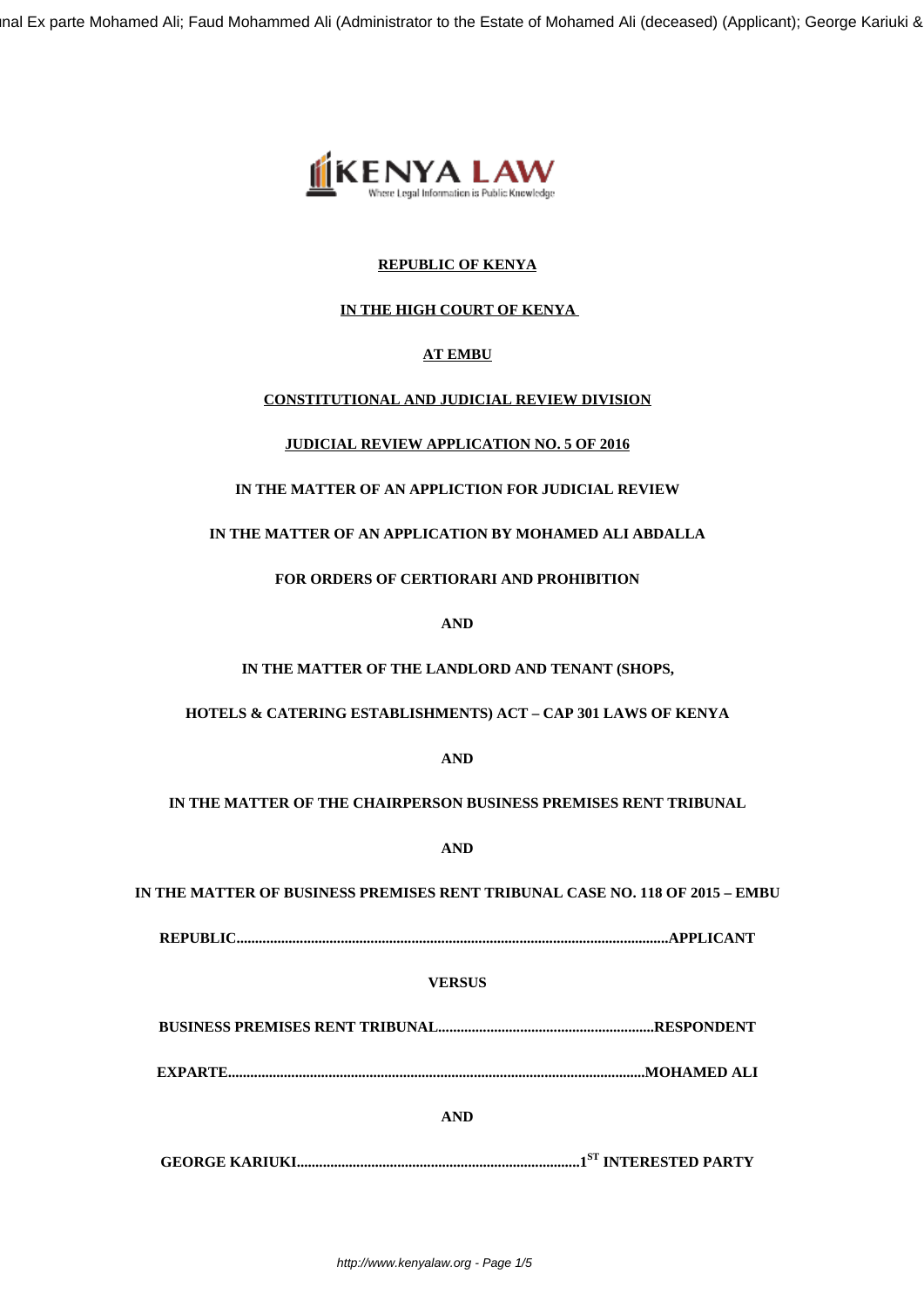nal Ex parte Mohamed Ali; Faud Mohammed Ali (Administrator to the Estate of Mohamed Ali (deceased) (Applicant); George Kariuki &

#### **FEISAL MOHAMED**

## **(Administrator to the Estate of Mary Njeri Mohamed Ali (deceased).....INTERESTED PARTY**

#### **FAUD MOHAMMED ALI**

#### **(Administrator to the Estate of MOHAMED ALI (deceased)....................................APPLICANT**

#### **RULING**

**1.** Vide a judgment by Kuloba J. dated 08.03.1994, a decree was issued to the effect that:

*(i) The Plot No. 498 Embu Municipality be subdivided into Two (2) equal portions, the plaintiff to be proprietor of the front portion and the defendant to be proprietor of the rear equal portion.*

*(ii) There shall be no orders as to costs.*

**2.** Thereafter, the defendant via an application ( Civil Case No. 156 of 2012, formerly HCCC 297 of 1993) dated 08.04.2014 moved this court inter alia under Section 1A,1B,3A and 63(e) of the Civil Procedure Act seeking for the following orders that;

*i. Pending hearing and determination of this matter, the court be pleased to grant a stay of the judgment of 08.03.1994 and any consequential orders and/or decree of 05.04.2012.*

*ii. Pending the hearing and determination of this matter, the court be pleased to set aside the judgment of 08.03.1994 and any consequential orders and/or decree issued thereafter.*

*iii. The defendant be granted leave to defend this matter and the draft statement of defence be deemed as duly filed and served upon payment of the requisite fees.*

*iv. The Honourable court be pleased to grant leave to the defendant/applicant to cross examine K.K. Wa Mulwa Advocate on his return of service dated 14.09.1983.*

*v. The plaintiff /applicant be condemned to pay costs of this application.*

**3.** Honourable Muchemi J. vide a ruling delivered on 02.06.2015 dismissed the application..

**4.** Via notice of motion dated 01.11.2016,the *ex parte* applicant sought for orders that :

*i. Spent.*

*ii. Pending the hearing and determination of the application herein inter partes, the 1st interested party be directed to deposit rent into account to be provided by the court.*

*iii. This Honourable court be pleased to grant an order of Judicial Review by way of certiorari to bring before this Honourable court and quash the entire proceedings and decision of the respondent as the chairperson of the Business Premises Rent Tribunal made on 19.10.2016 in BPRT No.118 of 2015 between George Kariuki of the one part and Mary Njeri Mohamed and Mohamed Ali Abdalla of the other part.*

*iv. This Honourable court be pleased to grant an order of Judicial review by way of prohibition against the chairperson of the Business Premises and Rent Tribunal ordering it not to hear and determine matters on property ownership dispute between the applicant and the 2nd interested party.*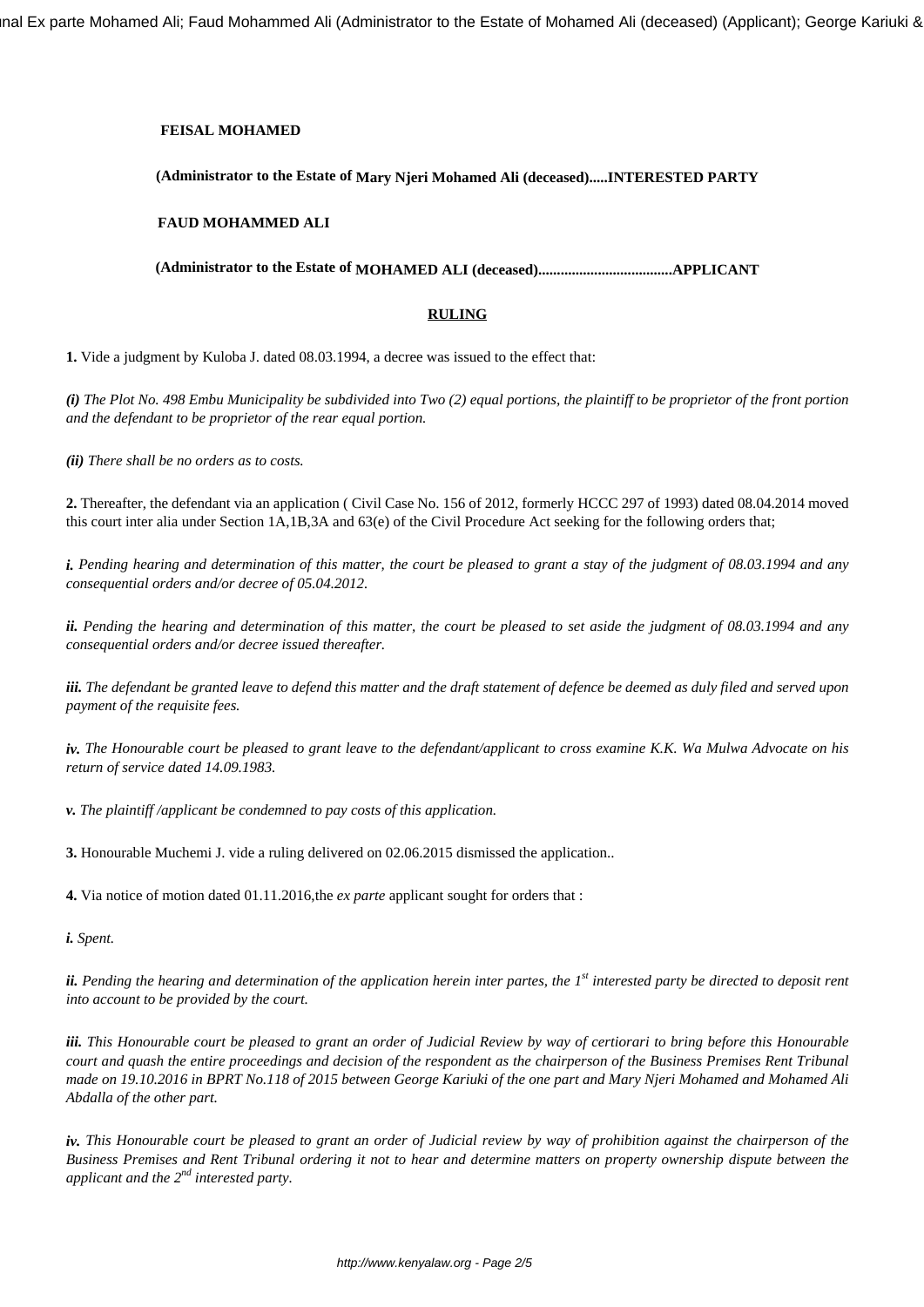*v. The 1st interested party herein, George Kariuki be ordered to pay rent to the applicant on plot No. Embu/Municipality/112/498 and in default thereof, the 1st interested party be evicted therefrom.*

*vi. The respondent and the interested parties be condemned to pay the costs of these proceedings.*

**5.** The application is premised on the grounds on its face and further supported by the affidavit sworn by the *ex parte* applicant. In a nutshell, the *ex parte* applicant's case is that the chairperson of the Respondent exceeded its mandate by encroaching on a territory for which it neither had jurisdiction nor had been invited to patrol, pronounced itself on a land matter which is a legal preserve of the Environmental and Land Court. Further that, there was a manifest bias and bad faith when the respondent directed that the  $1<sup>st</sup>$ interested party should continue paying rent to the 1<sup>st</sup> respondent/2<sup>nd</sup> interested party herein unless there is an order from the Court of Appeal restraining the order of the High court in HCC No. 297/1993.They proceeded to argue that the respondent decided to take sides by interpreting legal proceedings which were a subject of another court.

**6.** The 2<sup>nd</sup> interested party in her affidavit in reply deposed that the respondent never deliberated on the issue of ownership of the suit property between the *ex parte* applicant and the 2<sup>nd</sup> interested party. That the decision of the respondent is not in excess of the mandate or jurisdiction given to it by the law and further that she is the proprietor of the portion which decision has never been challenged. They proceeded to depose that the 1<sup>st</sup> interested party filed a reference No. BPRT No. 118/2015 at the Tribunal seeking to restrain her and the *ex parte* applicant and their agents from evicting or harassing him or attaching his goods that had been proclaimed for non payment.

**7.** It was further deposed that the *ex parte* applicant misinformed the court that he had filed an appeal challenging the decision in Meru High Court Case No. 297 of 1993. That, it is worth noting that there was another tenant by the name Peter Njiru Mbogo who had filed a similar reference in the Tribunal (BPRT No. 117/2015) and granted similar orders as the 1<sup>st</sup> interested party yet the exparte applicant has not sought to stay execution of the said orders.

**8.** The *exparte* applicant on submission argued that it is not in dispute that the original *ex parte* applicant and the 2<sup>nd</sup> interested party are still registered as joint proprietors of the property in question and therefore due to the developments of the stated deaths and by operation of law, the subject matter is also affected. It was their prayer therefore that, the court orders the 1<sup>st</sup> interested party to pay the outstanding rent into the account of the *ex parte* applicant. That in the same breadth, the respondent acted in excess of its jurisdiction to make a determination on ownership of the suit property on a dispute that was still under active litigation and which to date, is still active and has not been determined.

**9.** I have certainly considered the application herein and further perused through the annexures thereto. I have further considered the applicant's written submissions and it is my considered view the main issue for determination is whether the same is merited.

**10.** The gist of this application is pegged on the aspect that Business Premises and Rent Tribunal the respondent herein, allegedly acted in excess of its jurisdiction in making a determination on ownership of the suit property on a dispute that was still under active litigation.

**11.** It is trite that Judicial Review is about the decision making process, not the decision itself. The role of the court in Judicial Review is supervisory. It is not an appeal and should not attempt to adopt the 'forbidden appellate approach'. Judicial Review is the review by a judge of the High Court of a decision; proposed decision; or refusal to exercise a power of decision to determine whether that decision or action is unauthorized or invalid.

**12.** Judicial Review is more concerned with the manner in which a decision is made than the merits or otherwise of the ultimate decision. As was held in *Republic v Attorney General & 4 others ex-parte Diamond Hashim Lalji and Ahmed Hasham Lalji (Misc. 153 of 2012) :-*

*"Judicial review applications do not deal with the merits of the case but only with the process. In other words judicial review only determines whether the decision makers had the jurisdiction, whether the persons affected by the decision were heard before it was made and whether in making the decision the decision maker took into account relevant matters or did take into account irrelevant matters.* 

**13.** The *ex parte* applicant has sought for orders that the 1<sup>st</sup> interested party be made to pay rent in an account provided by the *ex*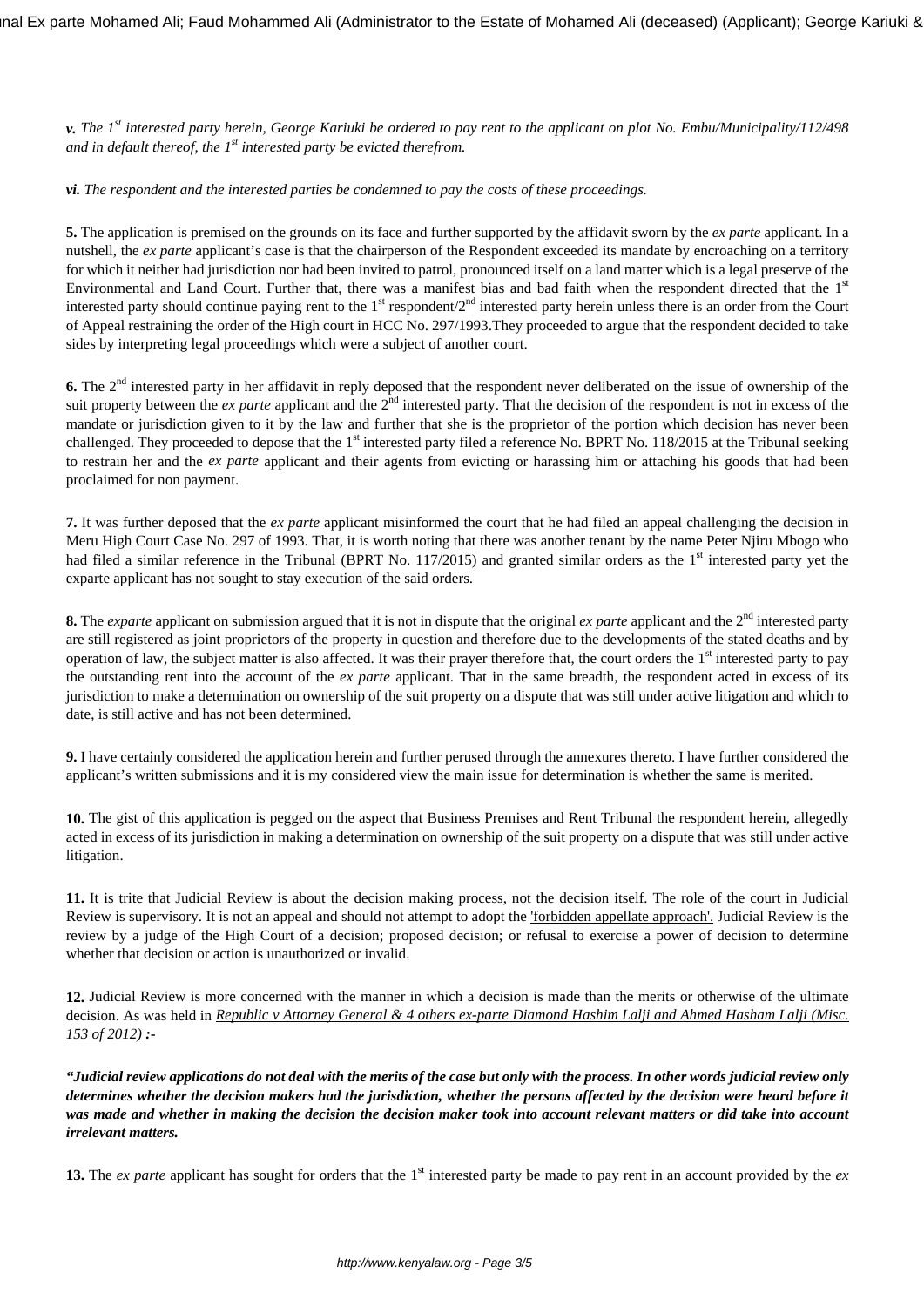*parte* applicant; but it is of importance to note that in the course of these proceedings, the court was informed that 1<sup>st</sup> interested party had since vacated the suit property; in that regard, this court shall only determine prayers sought in regards to issuance of certiorari and prohibition orders unto the respondent in that, it purportedly delved into the matters of ownership between the applicant and the 2<sup>nd</sup> interested party which action resulted to exercising excess powers out of its jurisdiction.

**14.** The Court of Appeal held in **Kenya National Examinations Council v Republic** *Ex parte* **Geoffrey Gathenji Njoroge Civil Appeal No. 266 of 1996** *inter alia* as follows as regards the nature of the two judicial review orders:

*"Prohibition looks to the future so that if a tribunal were to announce in advance that it would consider itself not bound by the rules of natural justice the High Court would be obliged to prohibit it from acting contrary to the rules of natural justice. However, where a decision has been made, whether in excess or lack of jurisdiction or whether in violation of the rules of natural justice, an order of prohibition would not be efficacious against the decision so made. Prohibition cannot quash a decision which has already been made; it can only prevent the making of a contemplated decision…Prohibition is an order from the High Court directed to an inferior tribunal or body which forbids that tribunal or body to continue proceedings therein in excess of its jurisdiction or in contravention of the laws of the land. It lies, not only for excess of jurisdiction or absence of it but also for a departure from the rules of natural justice. It does not, however, lie to correct the course, practice or procedure of an inferior tribunal, or a wrong decision on the merits of the proceedings....Only an order of certiorari can quash a decision already made and an order of certiorari will issue if the decision is without jurisdiction or in excess of jurisdiction, or where the rules of natural justice are not complied with or for such like reasons."*

**15.** It is important to note that previously, a judgment by Kuloba J. (In the **High Court of Kenya at Meru, Civil CaseNo.297 of 1993**) dated 08.03.1994 had ordered that the Plot No. 498 Embu Municipality (suit property herein) be subdivided into Two (2) equal portions, the plaintiff to be proprietor of the front portion and the defendant to be proprietor of the rear equal portion.

16. Further, the defendant having moved this court via an application dated 08.04.2014 seeking for orders inter alia that this court allows his application (Civil Case No. 156 of 2012, formerly HCCC 297 of 1993), Hon. Muchemi J., instead held that the application was not merited.

**17.** The *ex parte* applicant therefore argues that the respondent did act in excess of its jurisdiction in determining the ownership of the suit property in a dispute that was under active litigation and which is still active and has not been determined. In my considered view, it is not in dispute that the suit property is owned by one Mary Njeri and Mohamed Ali (the original disputants in HCCC 297 of 1993) an issue where the court had previously pronounced itself on. Therefore,in the given circumstances, ownership of the suit property is no longer a dispute that could be determined by the respondent since the court had already pronounced itself on the issue and further that, by the ex parte applicant's annexure marked as F1, the certificate of lease *prima facie* establishes that the suit property belongs to the father of the ex parte applicant and equally the mother of the 2<sup>nd</sup> interested party.

18. From the excerpts of the proceedings before the respondent, it was alleged by the 2<sup>nd</sup> respondent that the rent in question relates to the property on the  $2<sup>nd</sup>$  interested party's portion of the building.

**19.** It follows that where an applicant brings judicial review proceedings with a view to determining contested matters of facts and in effect urges the Court to determine the merits of two or more different versions presented by the parties, this in my humble view, would be overstepping the judicial review mandate vested upon this Court; the Court would not have jurisdiction in a judicial review proceeding to determine such a matter and will leave the parties to resort to the normal forums where such matters ought to be resolved.

**20.** In *Republic v Registrar of Societies & 3 others ex parte Lydia Cherubet & 2 others*, **Miscellaneous Civil Application 170 of 2016** the court decried the practice of bringing claims through Judicial Review which require the court to embark on an exercise that calls for determinations to be made on merits.

**21.** It is my considered view, therefore, that the application lacks merit and it is hereby dismissed with costs.

**22.** It is so ordered.

## **DELIVERED, DATED AND SIGNED AT EMBU THIS 15TH DAY OF DECEMBER, 2021.**